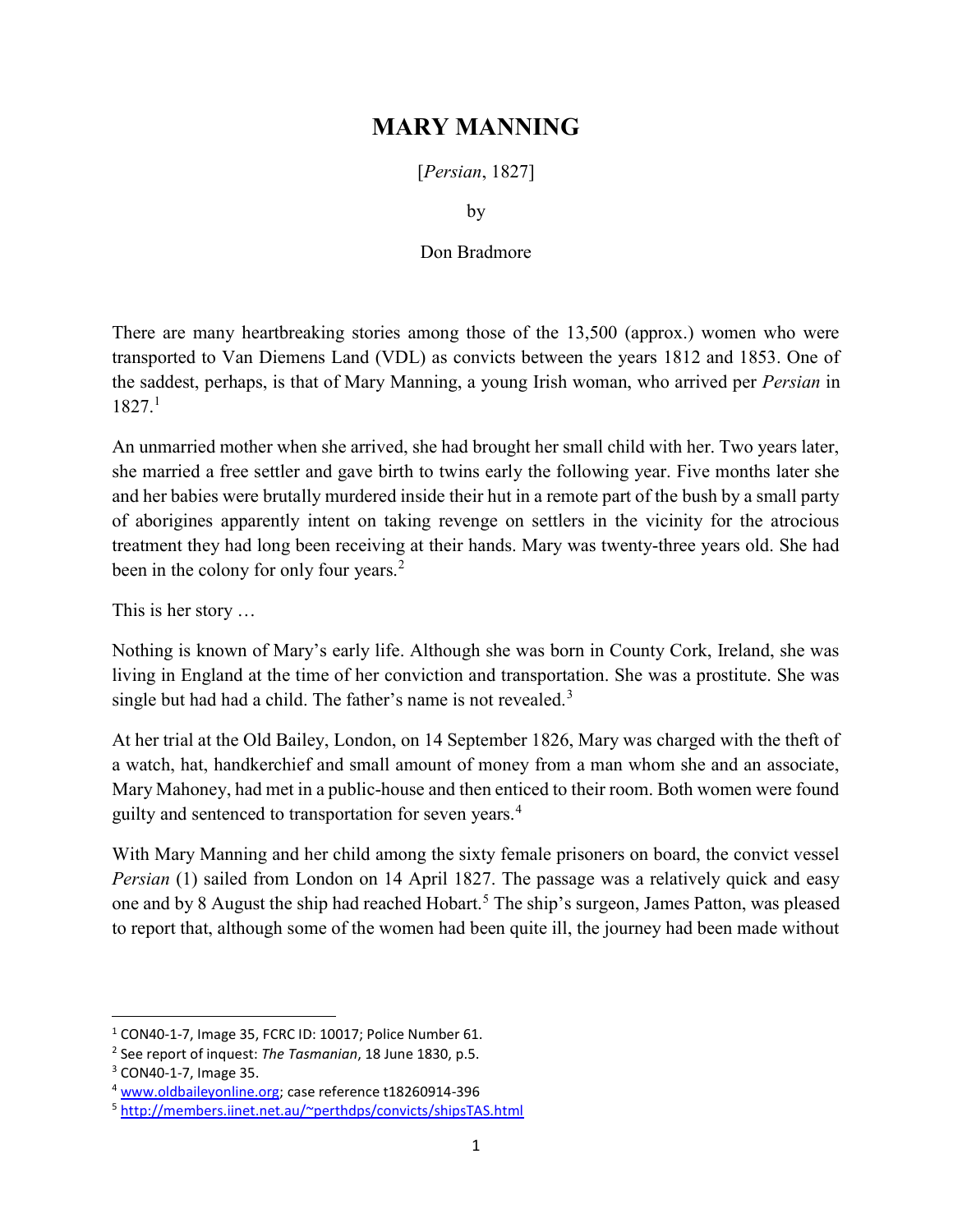loss of life or serious casualty. Of Mary specifically, Patton commented that she was 'a very indifferent character, frequently disrespectful to the officers.'<sup>6</sup>

Upon arrival, Mary was described as being twenty-one years of age, five feet three inches (about 160 cms) tall, with light brown hair and blue eyes. She could read but not write. She was 'a servant of all work'.<sup>7</sup>

In her first year as a prisoner Mary was badly behaved.

Soon after her disembarkation, she was assigned to a Mr. Hopkins at Hobart but, on 15 November 1827, she had absconded from his premises and remained free for two days, eventually surrendering herself to Mr. Joshua Drabble, the Superintendent of the Female Factory. For this offence, she was punished by being confined to a cell within the Factory for three days before being returned to her service. The punishment seems to have had little effect. On 10 February 1828, she absconded from the Hopkins home again. When apprehended two days later, she was sent to the cells for a term of four days, this time to be fed only on bread and water. On 12 September 1828, still in the service of Hopkins, she was charged with 'disobedience of orders and making a disturbance … [which upset] her Master's family'. This time she was ordered to spend seven days in the cells on bread and water. $8$ 

Only once more was Mary charged with an offence. On 28 September 1828, now in the service of Dowsett, she was sent to the cells at the Female Factory for another seven days, on bread and water, for failing to return to her service as ordered the previous day.<sup>9</sup>

Somewhere during these early years of her servitude, Mary had met a young free settler by the name of Richard Daniels and, on 20 August 1829, the pair had applied for permission to marry.<sup>10</sup> With approval granted, they were wed in the Parish of New Norfolk on 14 October that year.<sup>11</sup> Mary was pregnant at the time and by February of the following year she had given birth to twins – a girl and a boy - whom she had named Eliza and Richard Daniels.<sup>12</sup>

After the marriage, Mary and Richard lived together at a place called 'The Den', described later in newspapers as 'one of the most remote and exposed situations in the island', where Richard, a farmer, was an overseer in the employ of Captain Wood (or Woods) of Denniston, whose property was in the Regents Plains district, on the Lake River, about thirty-six miles (about fifty-eight kms) from Bothwell.<sup>13</sup> (Regrettably, it is not known where the child Mary had brought with her on

<sup>&</sup>lt;sup>6</sup> Quote not located in Patton's report but taken from FCRC website.

<sup>7</sup> Convict documents via FCRC website; ID10017.

<sup>8</sup> CON40-1-7, Image 35.

<sup>&</sup>lt;sup>9</sup> CON40-1-7, Image 35.

<sup>&</sup>lt;sup>10</sup> Permission to marry: Https://stors.tas.gov.au/CON45-1-1PO24J2K, pp.39, 40.

<sup>&</sup>lt;sup>11</sup> Marriage: RGD36/1370/1829, New Norfolk; Mary's surname is shown in the church register as 'MANNINGS'.

<sup>&</sup>lt;sup>12</sup> The birth of the twins does not appear to have been registered; but see The Tasmanian, 18 June 1830, p.5.

<sup>&</sup>lt;sup>13</sup> Hobart Town Courier, 19 June 1830, p.2; The Tasmanian, 18 June 1830, p.5.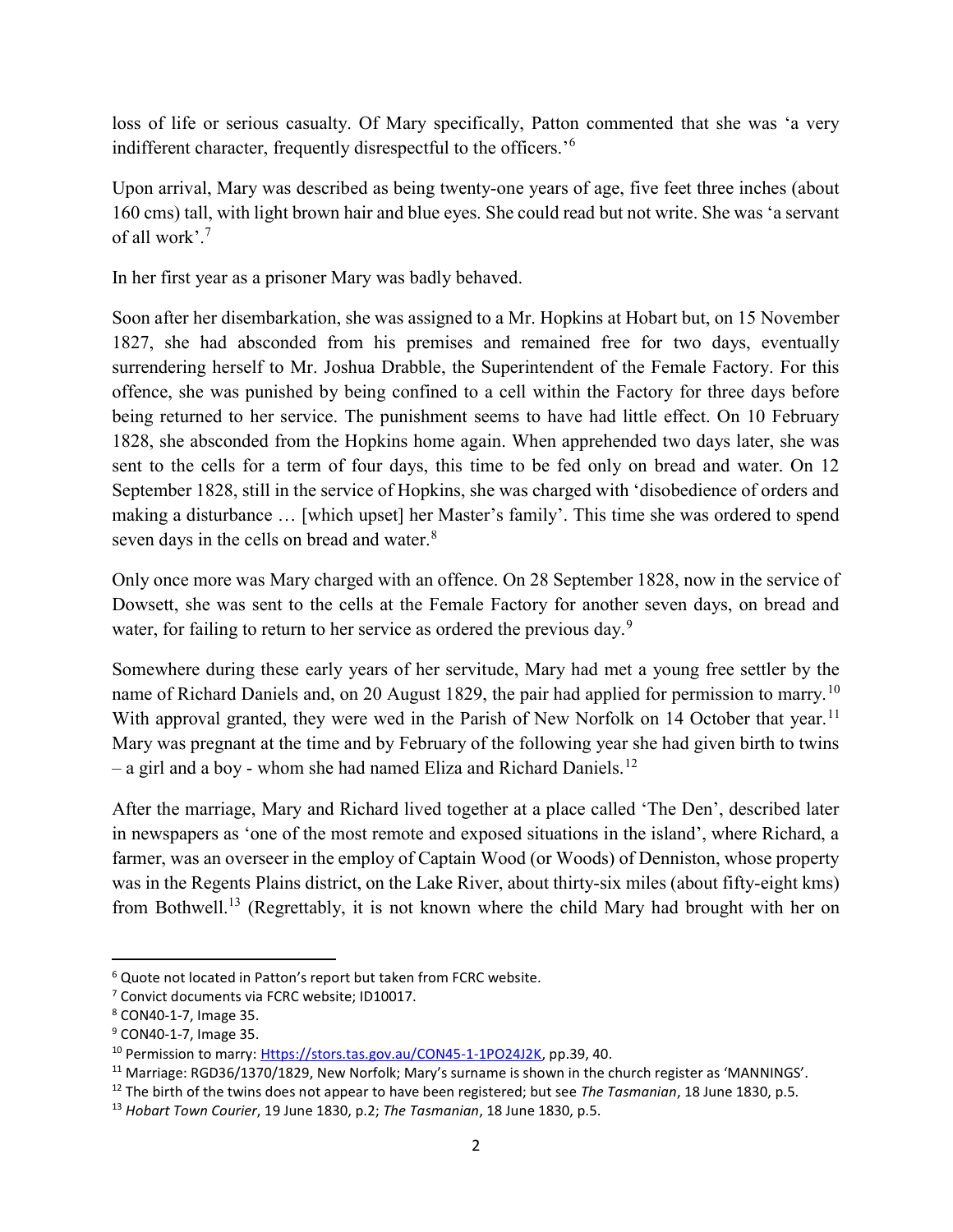Persian was at this time. The child was not with the couple at the remote farm. What had happened to it? There is no answer to this question yet.)

As it happens, it was not a good time to be in such an isolated location. The Daniels's nearest neighbor was a Mr. Kemp, whose property on the Sorell Lake was twelve miles (about nineteen kms) away. Even though Richard had two ticket-of-leave men - Cliffe and Betts - working for him on his farm, this isolation was particularly frightening in view of the conflict between white settlers and the native people which seemed to be escalating in that area at the time.<sup>14</sup>

Of course, there had been trouble between white settlers and the indigenous people as early as 1803 when formal colonization of VDL began. According to Ryan (2008), conflicts with the Aborigines over the exploitation of their food resources continued sporadically between 1804 and 1820, and included mass killings as well as the kidnapping of Aboriginal women and children.<sup>15</sup>

Ryan gives a number of examples. On 3 May 1804, a large group of Aborigines, men, women and children on a kangaroo drive, suddenly appeared on top of a hill behind the Risdon outpost. Misunderstanding their intentions, the officer in charge ordered two detachments of military to fire on the Aborigines in two separate engagements and at least two Aborigines were killed. Between 1804 and 1806 an unknown number of Aborigines were killed by military forces on the Tamar River near Launceston. In 1807 or 1808, two bushrangers, Lemon and Brown, were reported to have tortured and killed five Aborigines, two males and three females, in the southern interior. A Government Notice in 1810 claimed that bushrangers George Getley and William Russell had tortured and murdered many blacks and were themselves killed by them. In 1830, James Hobbs, a government official, testified that, in 1820, after the destruction of 930 sheep by Aborigines, a detachment of the 48th Regiment had shot twenty-two Aborigines at Oyster Bay on the east coast.<sup>16</sup> There are many more examples in Ryan's work and in newspapers of the times.

Fortunately, from the very early days of settlement there were many better-minded people in VDL who were outraged by the indiscriminate slaughter of native people and associated acts of violence. In 1813, a Government notice had condemned the practice of killing Aborigines and kidnapping their children.<sup>17</sup> And in 1817, Lieutenant-Governor William Sorell had issued a proclamation forbidding white settlers from wantonly firing at 'the defenceless natives' and threatening to punish severely those who did. His proclamation read:

<sup>&</sup>lt;sup>14</sup> See, for example, The Hobart Town Courier, 18 April 1829, p.1 and 8 May 1830, p.2; The Cornwall Press and Commercial Advertiser, 17 March 1829, p.2; Colonial Times, 18 September 1829, p.3 - and many others. <sup>15</sup> See Lyndall Ryan (2008): 'List of Multiple Killings of Aborigines in Tasmania, 1804-1835', online at www.sciencespo.fr/mass-violence-war-massacre-resisitance/fr/document/list-multiple-killings-aborigines-

tasmania-1804-1835#title3

<sup>16</sup> Ryan (2008), op cit.

<sup>&</sup>lt;sup>17</sup> Ryan (2008), op cit., quoting Hobart Town Gazette, 13 August 1816; 29 March 1817; 25 October and 13 December, 1818.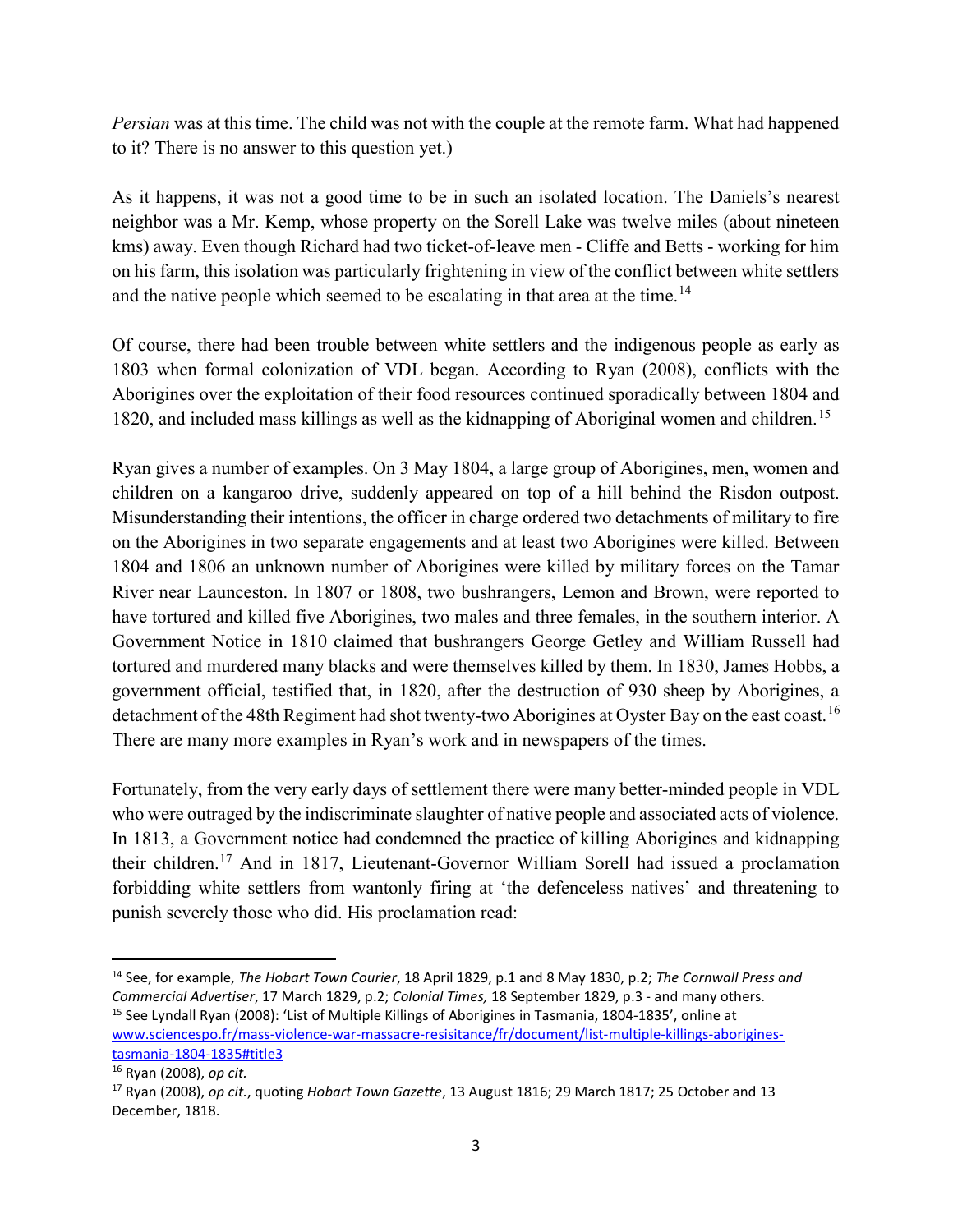WHEREAS it has been represented to His HONOR the Lieutenant GOVERNOR that several Settlers and others are in the habit of maliciously and wantonly firing at and destroying, the defenceless NATIVES or ABORIGINES of this Island; and whereas it has been commanded by His Majesty's Government, and has been strictly enjoined by His Excellency the Governor in Chief, that the Natives of New South Wales and its Dependencies should be considered as under the British Government and Protection; These Instructions render it no less His Honor the Lieutenant Governor's Duty than it is his disposition to forbid and prevent, and when perpetrated to punish, any ill-treatment of the Native People of this Island and to Support and Encourage all Measures which may Tend to conciliate and civilize them: His Honor the Lieutenant Governor thus publicly declares his determination, that if, after the promulgation of this Publication, any Person or Persons shall be charged with killing, firing at, or committing any Act of Outrage or Aggression on the Native People, the Offender or Offenders shall be sent to Port Jackson to take their Trial before the Criminal Court.<sup>18</sup>

A year later, the Hobart Town Gazette was pleased to be able to report that 'the hostility which has so long prevailed in the breasts of the Natives of this Island towards Europeans' seemed to be gradually subsiding. In part, the article read:

… Several of [the native tribes] are to be seen about this town and its environs, who obtain subsistence from the charitable and are well-disposed. The more we contemplate the peculiar situation of this people, the more deeply we are impressed with the great [back-log] of justice which is due [to] them ... Are not the Aborigines of this Colony the children of our Government? Are we not all happy but they? And are not they miserable? Can they raise themselves from this sad condition? Or do they not claim our assistance? And shall that assistance be denied?<sup>19</sup>

Unfortunately, and not withstanding this more-enlightened attitude of the settlers to the native population, conflict continued.

In late March 1824, the *Hobart Town Gazette* reported that James Taylor had been speared by a small party of aborigines at the Old Beach and that his life was 'despaired of'.<sup>20</sup> In May 1824, William Tibbs was the first man tried before a tribunal of justice 'for shooting a black man'; he was found guilty.<sup>21</sup> In late October 1824, twenty aborigines approached the house and stock-yard of Mr. James Hobbs, situated about fifteen miles (twenty-four kms) east of York Plains. According

<sup>&</sup>lt;sup>18</sup> Hobart Town Gazette, 24 May 1817, p.1.

<sup>&</sup>lt;sup>19</sup> Hobart Town Gazette, 25 April 1818, p.2.

<sup>&</sup>lt;sup>20</sup> Hobart Town Gazette, 2 April 1824, p.2.

<sup>&</sup>lt;sup>21</sup> Hobart Town Gazette, 28 May 1824, p.2.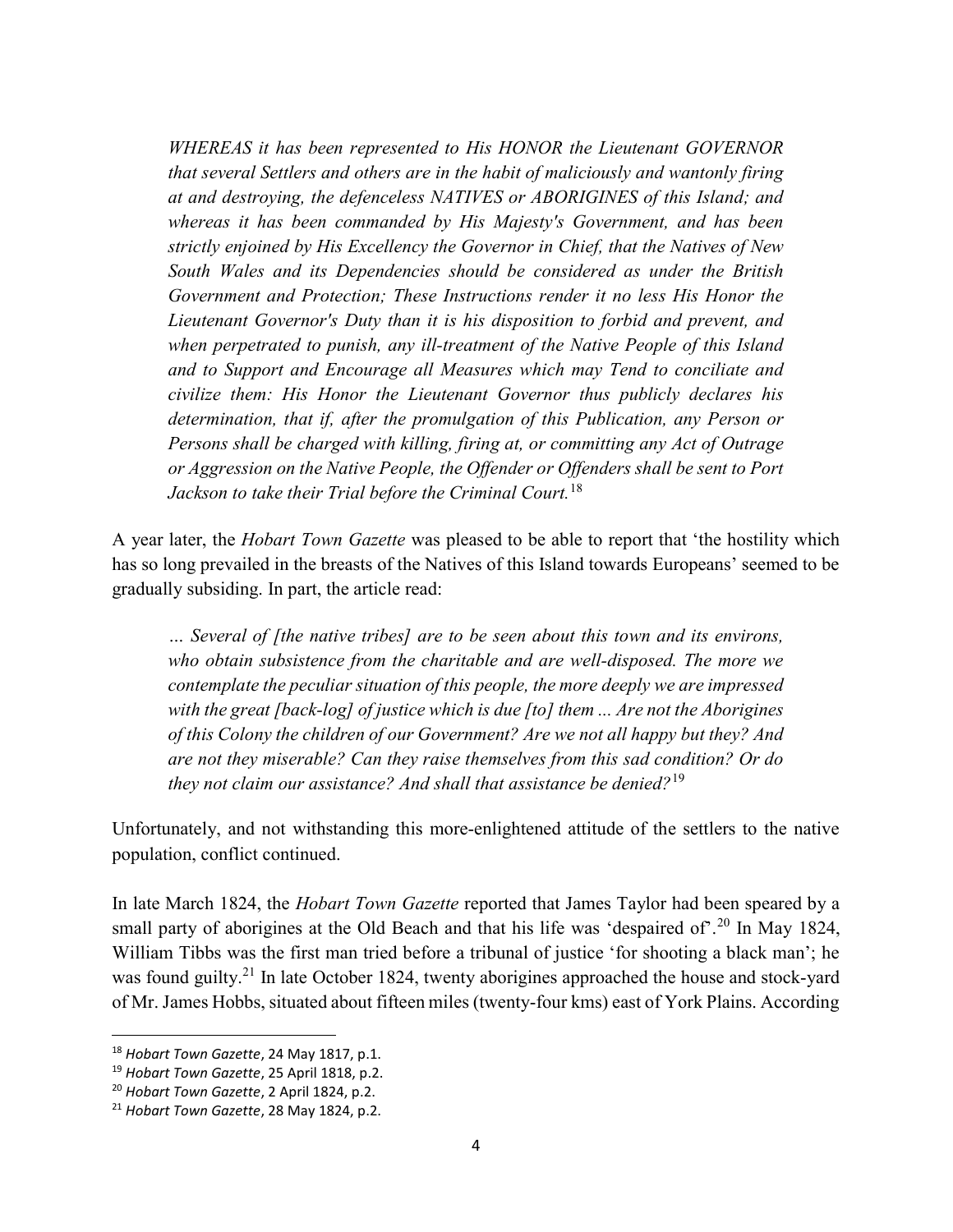to a report in the *Hobart Town Gazette*: 'As soon as, the natives appeared in sight, they were instantly driven back – but another party of at least 150 more of the same tribe advanced in an opposite direction who, armed with spears and waddies, surrounded the house. Mr. Hobbs's two servants defended themselves with muskets for five hours from the spears and stones which were thrown at them until at length the blacks surrounded them with fires. On the following day they ventured to return home, when they found that all their provisions, clothes, bedding, and utensils had been taken away.' The newspaper concluded its report with the thought that 'unless these depredations are now checked, their progress will at some future period, in all probability, be attended with more fatal consequences.<sup> $22$ </sup> In December 1826, a man by the name of House was chased by natives in the Macquarie district and eventually found dead.<sup>23</sup> In July 1827, *The Colonial* Times reported that the 'savages' had appeared at Quamby's Bluff where they attacked the house of Mr. Widdowson and murdered two of his stockmen.<sup>24</sup>

On 1 November 1828, appalled at the continuing atrocities by both sides of the conflict, George Arthur, who had replaced Sorell as lieutenant-governor of the colony, proclaimed martial law, stating that it would 'continue to be in force against the Black or Aboriginal natives within the several districts of this island' because of their 'repeated incursions upon the settled districts' and that 'all soldiers and other subjects of His Majesty, Civil and Military, are hereby required and commanded to obey and assist their lawful superiors in the execution of such measures as shall from time to time be directed to be taken  $\ldots$ <sup>25</sup>

It was into this climate of tension that Richard Daniels had brought his wife Mary and their twins, now five months old, to live in a hut at Captain Wood's remote farm.

Soon after lunch on 10 June 1830, Richard and his two ticket-of–leave labourers had left the hut to plough a field about a half a mile away. As always, Daniel had advised Mary to remain inside with the twins and to keep the door of the hut firmly closed. A couple of hours later, Richard noticed that the door of the hut was ajar and, thinking that something could be wrong, hurried back to check. As he approached the hut, he saw Mary's body, covered with blood, on the ground outside. Beside her were her two infants, both lifeless and in a similar bloody condition. Hoping that at least one of the children might still be alive, he hurried off to the hut of Mr. Kemp, the nearest neighbour, to get help and to summon Dr. Sharland from Bothwell. Upon arrival, Sharland found that Mary had been speared and had suffered terrible blows to the head. The two children, their faces discoloured, appeared to have been strangled. All three were dead.<sup>26</sup> An axe, three guns,

<sup>&</sup>lt;sup>22</sup> Hobart Town Gazette, 29 October 1824, p.2.

<sup>&</sup>lt;sup>23</sup>Hobart Town Gazette, 2 December 1826, p.4.

<sup>&</sup>lt;sup>24</sup> Colonial Times, 6 July 1827, p.4.

<sup>&</sup>lt;sup>25</sup> Arthur's proclamation was re-published in *The Hobart Town Courier*, 2 October 1830, p.2.

 $26$  The deaths do not appear to have been registered; registrations of births, deaths and marriages was not compulsory in VDL until 1838..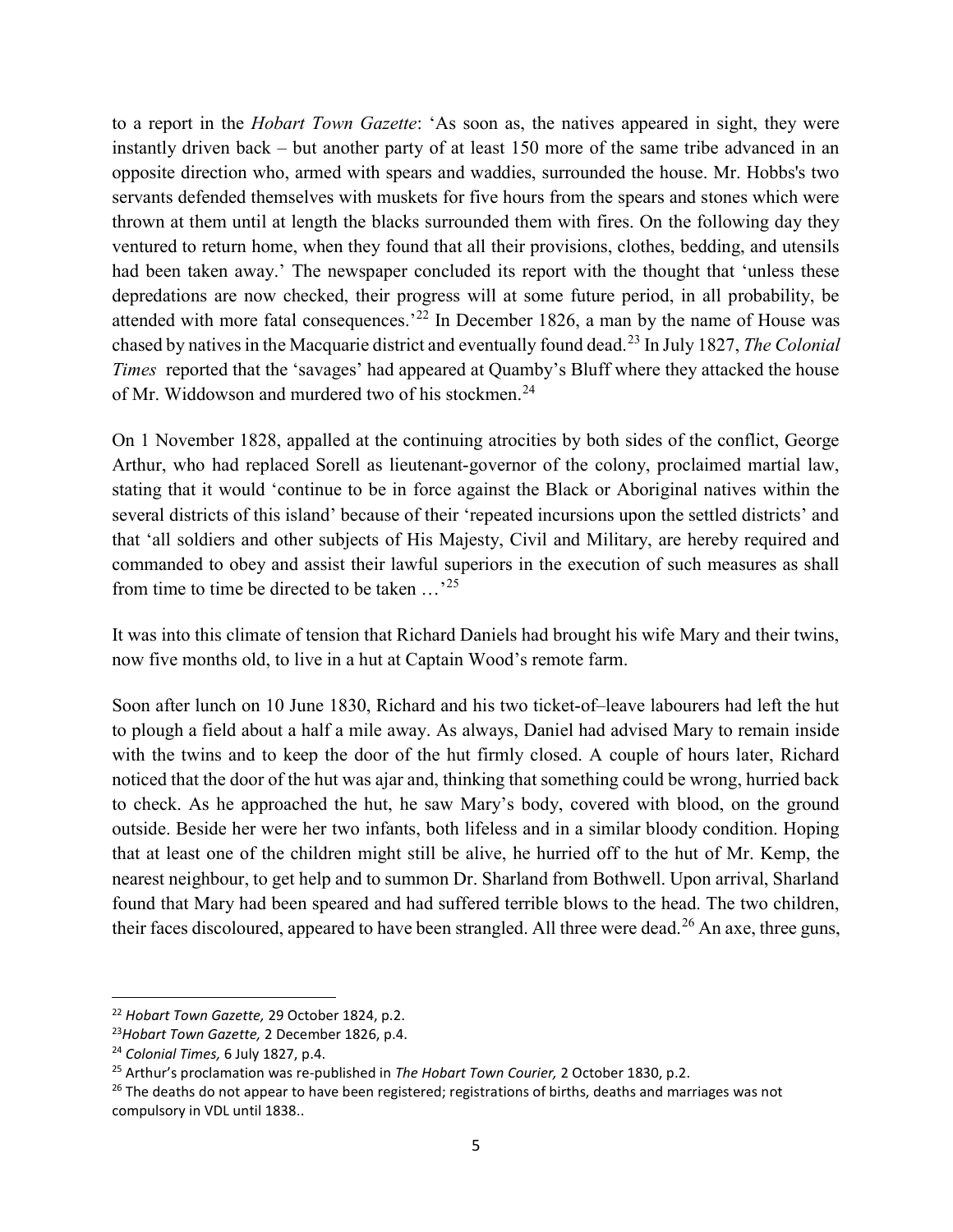some knives, items of clothing and a quantity of sugar had been taken away. Two waddies and the head of a large spear were found at the side of the hut the next morning.<sup>27</sup>

On 12 June 1830, an inquest on the bodies of Mary and the children was held before Mr. Anstey, Coroner of the district of Oatlands and the Clyde, at Denniston. The verdict was 'Wilful murder against some persons unknown, belonging to the Aboriginal tribes of the Island.<sup>228</sup>

By the time of Mary's ghastly murder, there had been so much killing and so many abhorrent atrocities committed by both sides that the colonial authorities could no longer ignore the situation. Four months after Mary's murder, Lieutenant-Governor Arthur implemented his (now infamous) 'Black Line' operation. At the time, he had considered that this was the best way to end the conflict once and for all.<sup>29</sup>

The operation began on 7 October 1830 when Arthur ordered Major Douglas of the British 63rd Regiment to lead a force of 2,200 men, in a staggered line stretching over two hundred miles (three hundred kms) wide and, starting in the north of the colony, to drive the aborigines south to the Tasman Peninsula which Arthur had designated as an aboriginal reserve. The force comprised about 550 soldiers, 900 free settlers and 740 ticket-of-leave convicts.<sup>30</sup>

The campaign was a dismal failure. Hampered by bad weather, rugged terrain, swamps, thick scrub, poor maps and inadequate supply lines, many of the convicts and settlers - weary, footsore and semi-naked – had deserted the line and returned home. Some of the natives had managed to slip through the cordon and attacks had continued behind the lines even while the operation continued. On 26 November 1830, the operation was abandoned. Only two aborigines had been captured and two others killed.<sup>31</sup>

Nevertheless, Ryan (2012) has estimated that only about three hundred aborigines remained alive in the colony when it was all over.<sup>32</sup>

<sup>29</sup> https://www.utas.edu.au/library/companion\_to\_tasmanian\_history/A/George%20Arthur.htm

<sup>31</sup> For more detail of the 'Black Line', See Ryan, 'The Black Line in Van Diemen's Land (Tasmania), 1830', in Journal of Australian Studies, Vol. 37, No. 1, 2013; Connor 'British Frontier Warfare Logistics and the 'Black Line', Van Diemen's Land (Tasmania), 1830' in War in History, Vol. 9, No. 2 (April 2002), pp. 143-158; and https://www.utas.edu.au/library/companion\_to\_tasmanian\_history/F/Frontier%20Conflict.htm; https://www.nma.gov.au/defining-moments/resources/the-black-line; https://www.newcastle.edu.au/researchand-innovation/publications/the-black-line-in-van-diemens-land-tasmania,-1830

<sup>32</sup> Ryan (2012). Tasmanian Aborigines. Sydney: Allen & Unwin.

<sup>&</sup>lt;sup>27</sup> Report of inquest: The Tasmanian, 18 June 1830, p.5.

<sup>&</sup>lt;sup>28</sup> For reports on the Daniels' murders, see Colonial Times, 18 June 1830, p.2, 25 June 1830, p.2; The Hobart Town Courier, 19 June 1830, p.2; The Tasmanian, 18 June 1830, p.5.

<sup>30</sup> Ryan (2008), op.cit.